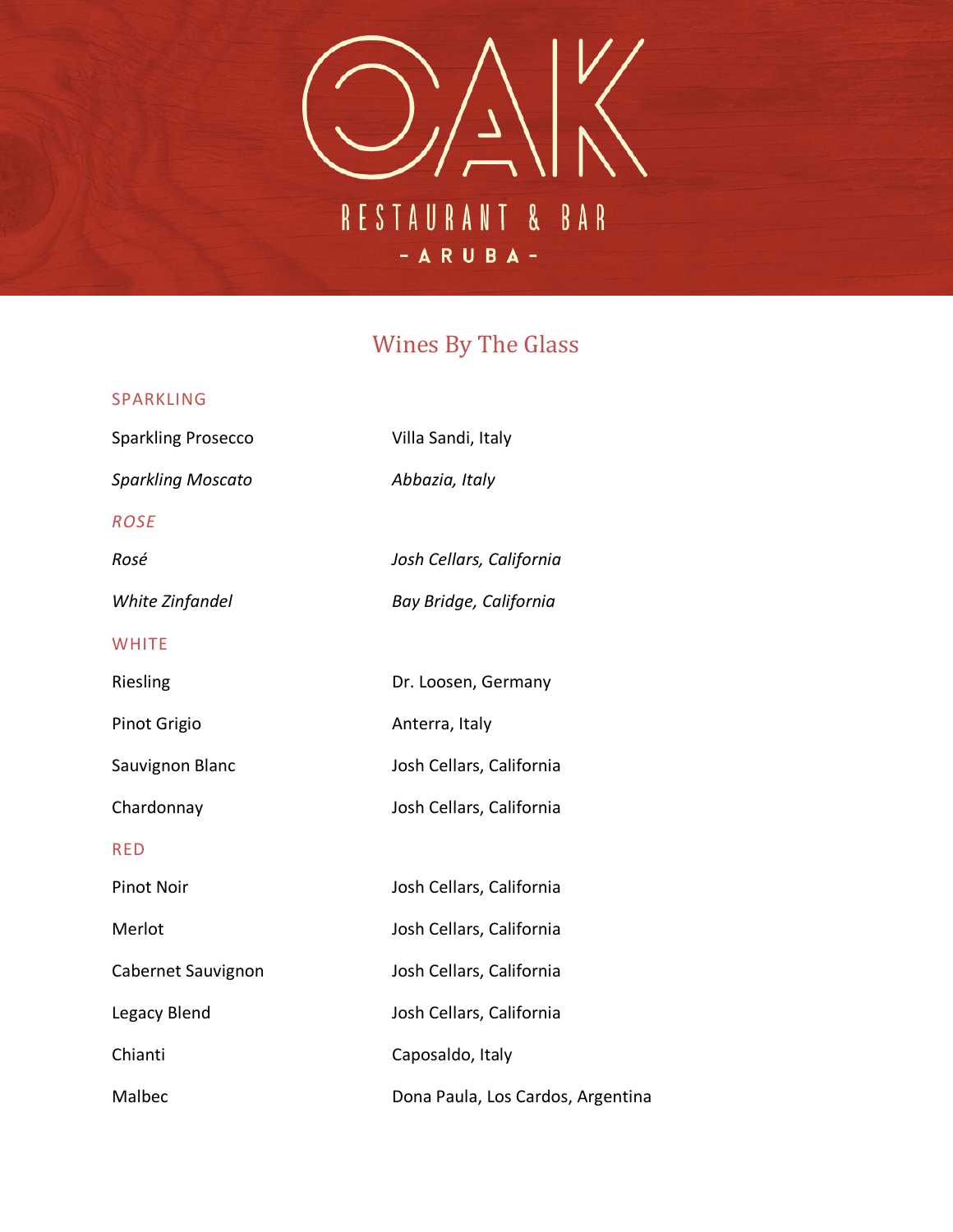# Champagne and Sparkling Wines By The Bottle

| Villa Sandi Prosecco                       | Il Fresco Veneto, Italy |
|--------------------------------------------|-------------------------|
| Domaine Carneros Brut                      | Carneros, USA           |
| Moet & Chandon Imperial<br>Champagne       | France                  |
| Mumm Brut Rosé                             | Mendoza, Argentina      |
| Piper Heidsieck Rosé Champagne             | France                  |
| Piper Heidsieck Brut Champagne             | France                  |
| Piper Heidsieck Cuvée Sublime<br>Champagne | France                  |
| Luc Belaire                                | <b>Burgundy France</b>  |
| Abbazia Moscato Sparkling                  | Asti, Italy             |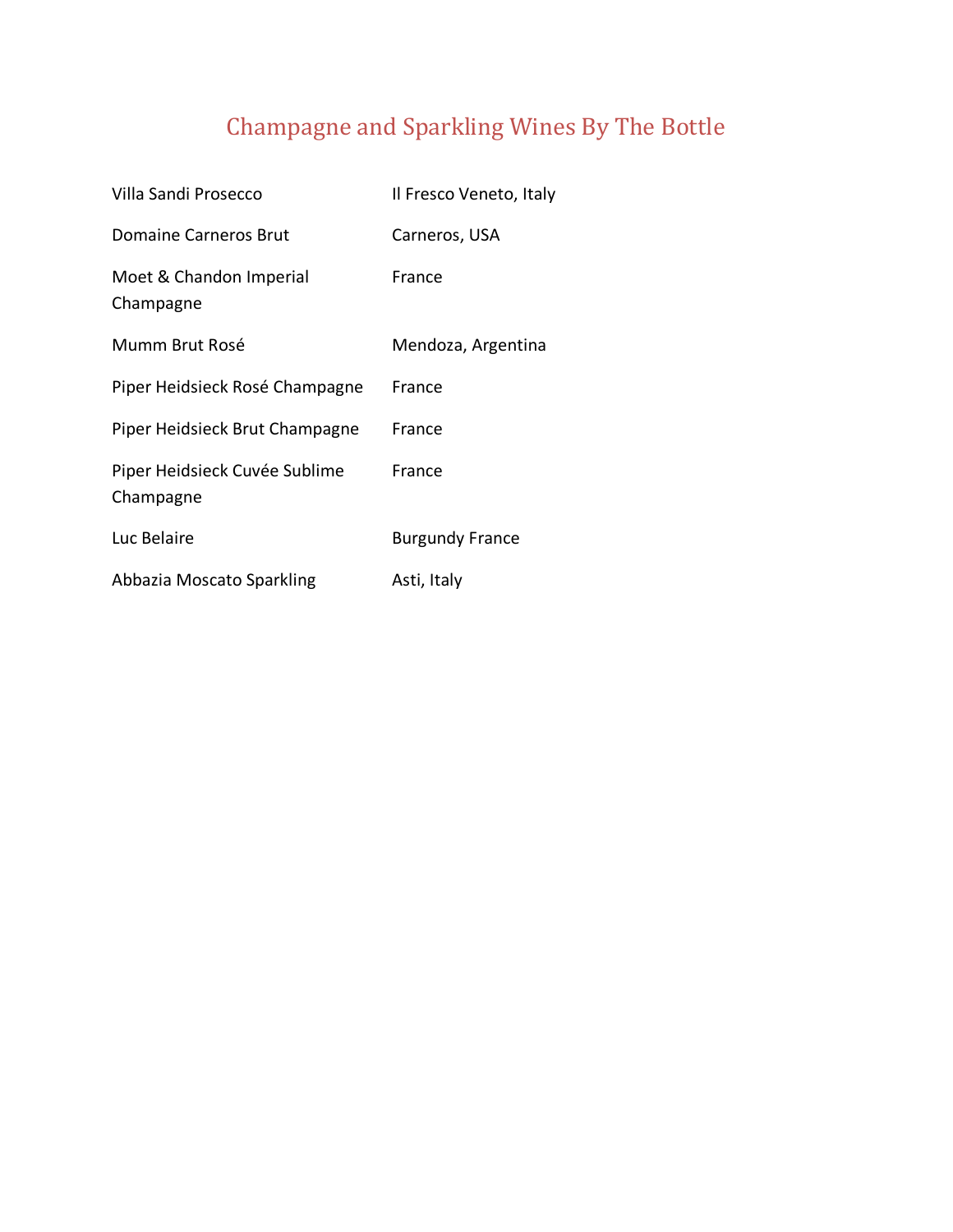# White Wines and Rosé By The Bottle

### *Riesling*

| Dr. Konstantin Frank             | Finger Lakes, USA        |
|----------------------------------|--------------------------|
| Dr. Loosen                       | Mosel, Germany           |
| <b>Sauvignon Blanc</b>           |                          |
| Ferngreen                        | Marlborough, New Zealand |
| Cakebread                        | Napa ValleY, USA         |
| <b>Brancott Estate</b>           | Marlborough, New Zealand |
| Duckhorn                         | Napa Valley, USA         |
| <b>Josh Cellars</b>              | California, USA          |
| Oysterbay                        | Marlborough, New Zealand |
| <b>Pinot Grigio</b>              |                          |
| Mezzacorona                      | Dolomiti, Italy          |
| Santa Margherita                 | Trentino, Italy          |
| <b>Bollini</b>                   | Trentino, Italy          |
| <b>Chardonnay &amp; Chablis</b>  |                          |
| Domaine Laroche (Chablis)        | Chablis, France          |
| Kendall-Jackson                  | California, USA          |
| <b>Rutherford Ranch</b>          | Napa Valley, USA         |
| Marques de Casa Concha           | Limarí Valley, Chile     |
| Duckhorn Vineyards               | Napa Valley, USA         |
| 14 Hands                         | Columbia Valley, USA     |
| <b>Josh Cellars</b>              | California, USA          |
| <b>Raymond Reserve Selection</b> | Napa Valley, USA         |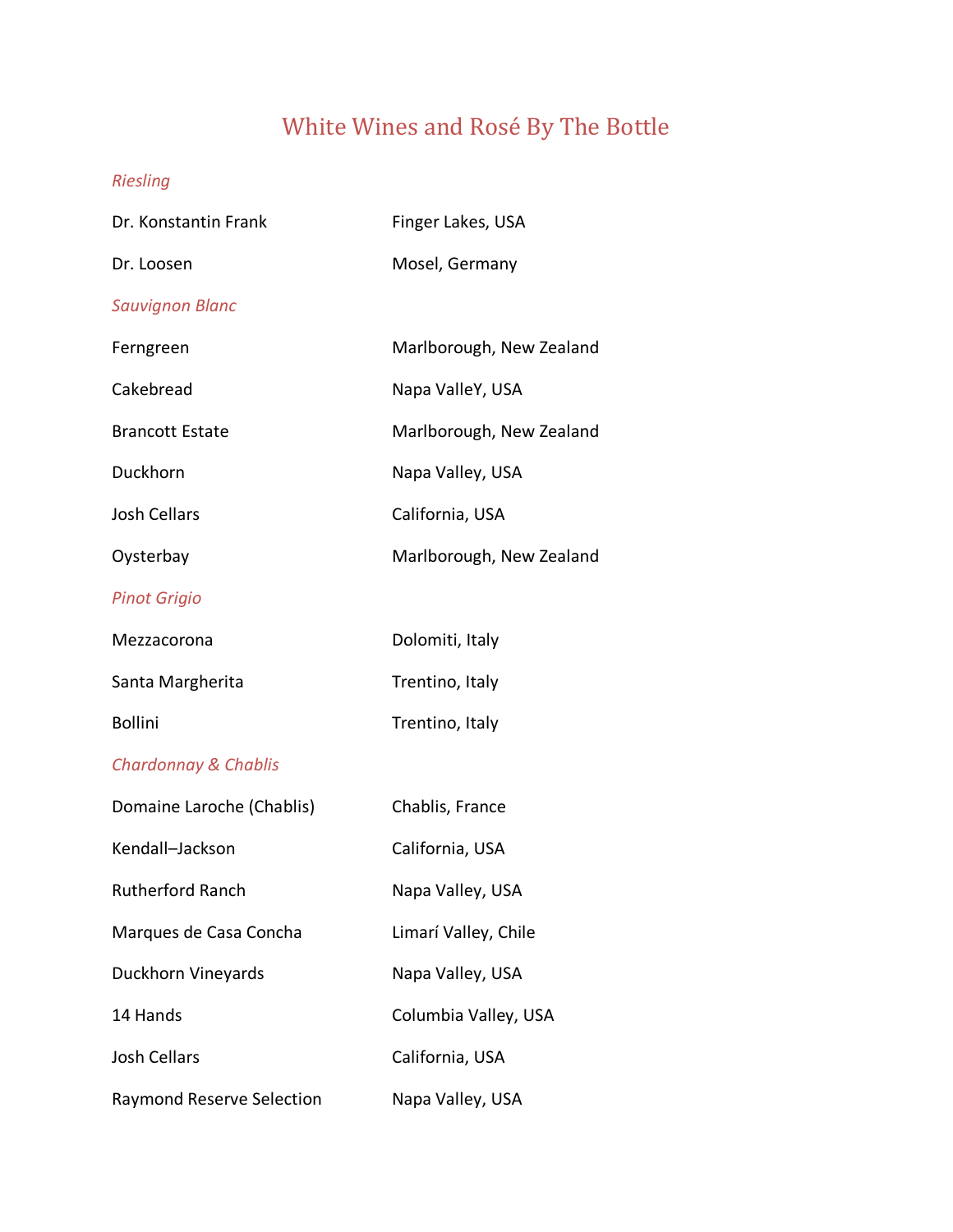#### *White Blends*

| Chenin Blanc/Viognier<br>Grapes: Chenin Blanc, Viognier                                                    | Pine Ridge, California, USA             |
|------------------------------------------------------------------------------------------------------------|-----------------------------------------|
| Côtes Du Rhône Blanc<br>Grapes: Grencahe Blanc, Clairette,<br>Bourboulenc, Rousaane, Marsanne,<br>Viognier | Ogier Heritages, Côtes Du Rhône, France |
| Hot-to-Trot white blend<br>Grapes: Chardonnay, Riesling                                                    | 14 Hands, Washington State, USA         |
| White wine blend<br>Grapes: Chardonnay, Sauvignon<br>Blanc, Semillon, Muscat Canelli,<br>Viognier          | Conundrum, California, USA              |
| Rosé                                                                                                       |                                         |
| <b>Maison Saint Aix</b>                                                                                    | Côtes Du Provence, France               |
| Masi                                                                                                       | Rosato Delle Venezie, Italy             |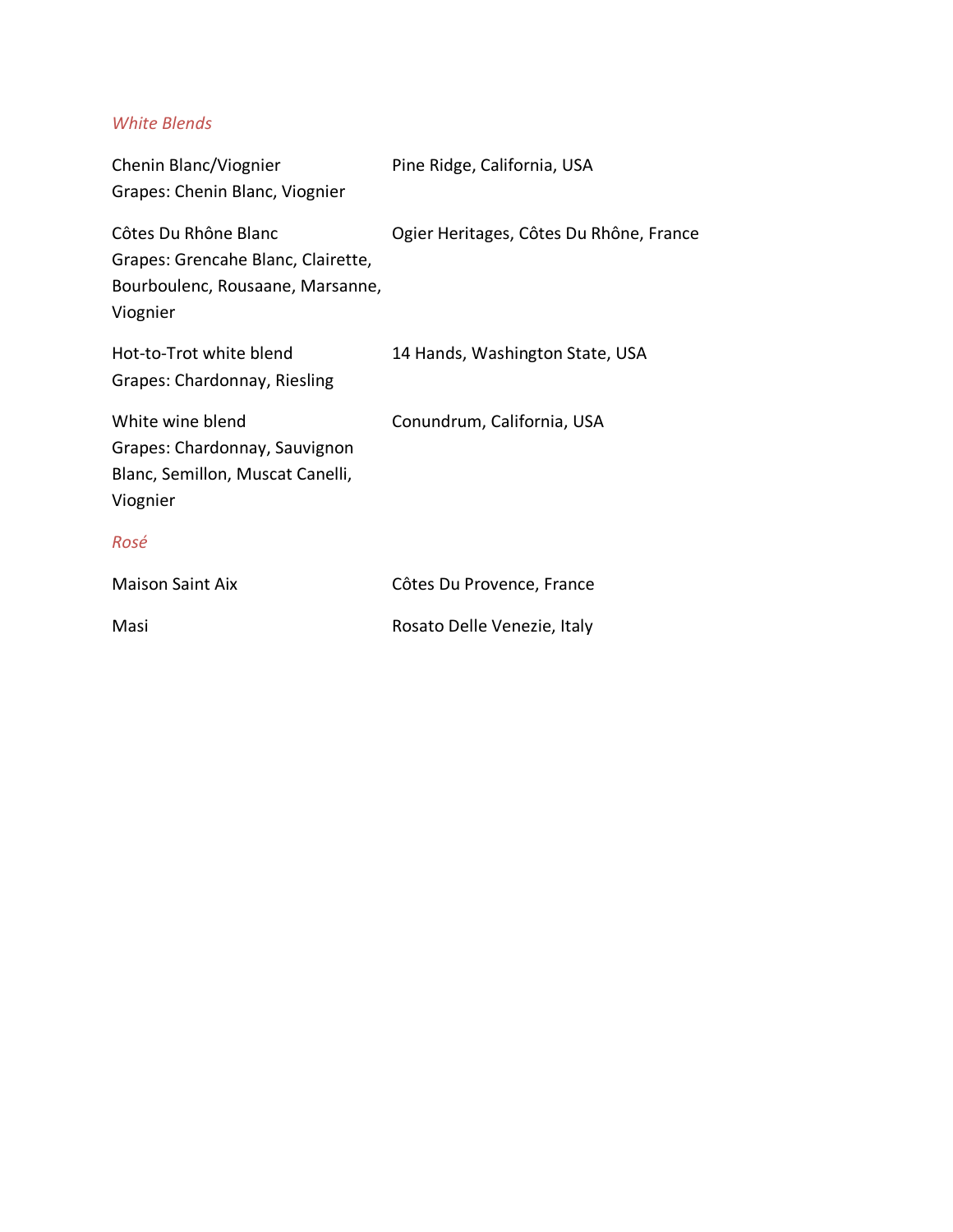# Red Wines By The Bottle

#### *Pinot Noir*

| Mezzacorona                  | Dolomiti, Italy                   |
|------------------------------|-----------------------------------|
| Meomi Monterrey County       | Sonoma County, Santa Barbara, USA |
| Erath                        | Washington State, USA             |
| Merlot                       |                                   |
| 14 Hands                     | Columbia Valley, USA              |
| <b>Josh Cellars</b>          | California, USA                   |
| Decoy by Duckhorn Vineyards  | Sonoma County, USA                |
| Duckhorn Vineyards           | Napa Valley, USA                  |
| <b>Cabernet Sauvignon</b>    |                                   |
| <b>Josh Cellars</b>          | California, USA                   |
| <b>Red Diamond</b>           | California, USA                   |
| Ca Momi                      | Napa Valley, USA                  |
| Jacob's Creek                | South Eastern Australia           |
| Decoy by Duckhorn Vineyards  | Sonoma County, USA                |
| <b>Zinfandel</b>             |                                   |
| Seghesio                     | Sonoma County, USA                |
| <b>Malbec</b>                |                                   |
| Bodega Norton reserve Malbec | Luján de Cuyo Argentina           |
| Trapiche Medalla             | Mendoza, Argentina                |
| Spain                        |                                   |
| Ramon Bilbao Rioja Crianza   | Spain                             |